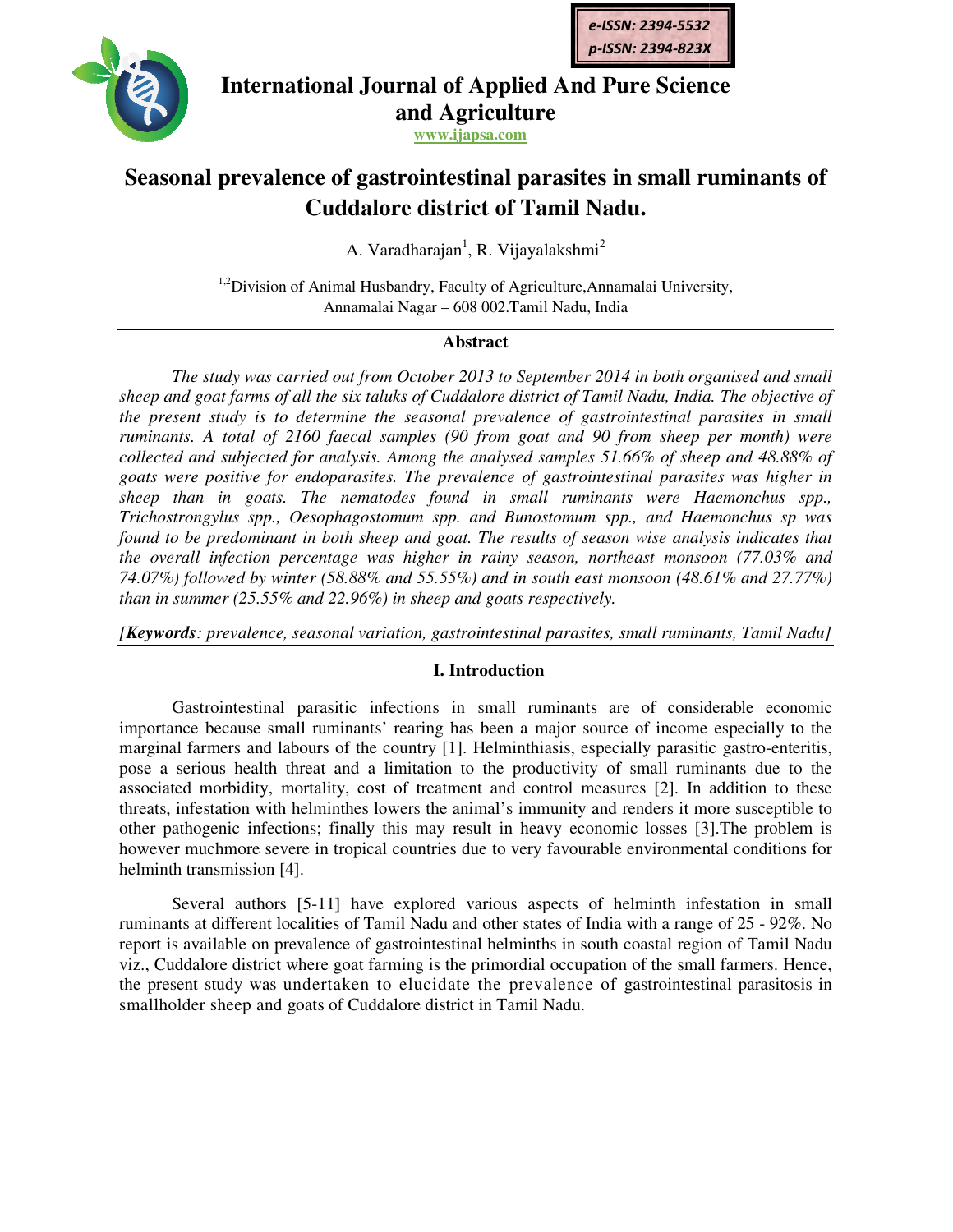## *International Journal of Applied and Pure Science and Agriculture (IJAPSA) Volume 01, Issue 2, [February - 2015] e-ISSN: 2394-5532, p-ISSN: 2394-823X*

#### **II. Materials and methods**

The sheep and goats maintained by the organized farms, small and marginal farmers in Chidambaram, Kattumannarkoil, Cuddalore, Panruti, Vridhachalam and Tittakudi taluks of Cuddalore district were selected for the study. Six flocks of goat and six flocks of sheep, each flock with  $20 - 45$  animals were selected for the study. From October 2013 to September 2014, a total of 2160 fresh faecal samples were collected from the selected sheep and goat flocks. The faecal samples were examined for helminth eggs using Direct, Sedimentation, Floatation techniques [12, 13].

#### **III. Results and Discussion**

The analysis of faecal samples revealed that among the 2160 samples examined, 558 samples from sheep and 528 samples from goats were found positive for helminth infection with an overall prevalence of 51.66% and 48.88% in sheep and goat respectively.(Table. 1). The flock wise analysis of helminth infection was given in Tab. 1 which showed sheep flock was most affected than the goat flock. The results of species wise analysis of faecal samples are shown in Table. 2 and it was noted that both sheep and goat flocks were affected by nematodes viz. *Haemonchus sp, Trichostrongylus spp., Oesophagostomum spp.,* and *Bunostomum spp*. It was found evident that *Haemonchus sp* was the dominant species affecting both sheep and goat flocks. Next to it, the animals were affected with the mixed infections of nematodes*.* The results of season wise infection of helminthes in both sheep and goat flocks are summarized in Table. 3 and Table. 4 respectively. The gastrointestinal parasitic infection percentage was higher in rainy season, northeast monsoon (77.03% and 74.07%) followed by winter (58.88% and 55.55%) and in south east monsoon (48.61% and 27.77%) than in summer (25.55% and 22.96%) in sheep and goats respectively.

The present study indicated that the infection with gastrointestinal helminthes is a frequent phenomenon among the small ruminants of coastal districts of Tamil Nadu, India. The higher incidence of parasites in different study areas of Tamil Nadu were reported by many researchers [7, 8, 14, and 15]. The observed results were also in agreement with the findings of various authors from other parts of India [9, 10, 11, 16, and 17].

The various species of parasites recorded in the present study coincided with the findings of various authors [18, 19, and 15]. The seasonal occurrence of parasitic infection in small ruminants depicted higher infection of helminthes in rainy season followed by winter than in summer. This is in accordance with findings of other researchers [5, 20]. Heavy rainfall and high relative humidity predisposed to heavy parasitic infection [21]. Climatic factors also influenced dispersion of larvae in the herbage which increased the chance of contact between host and larvae [22, 23]. Higher infection during rainy season may also be attributed to suitable morality of salt present in soil, an important factor for ecdysis [24].

## **IV. Conclusion**

From the above findings it was observed that the infections of gastrointestinal parasites among small ruminants were most prevalent throughout the year in organized and small holding flocks in varying intensity. Hence, appropriate strategic treatment with broad spectrum anthelmintic should be practised during the start and end of rainy season. Such treatment regime is strategic to get rid of the parasitic burden in the small ruminants and also minimize the pasture contamination by reducing faecal egg counts.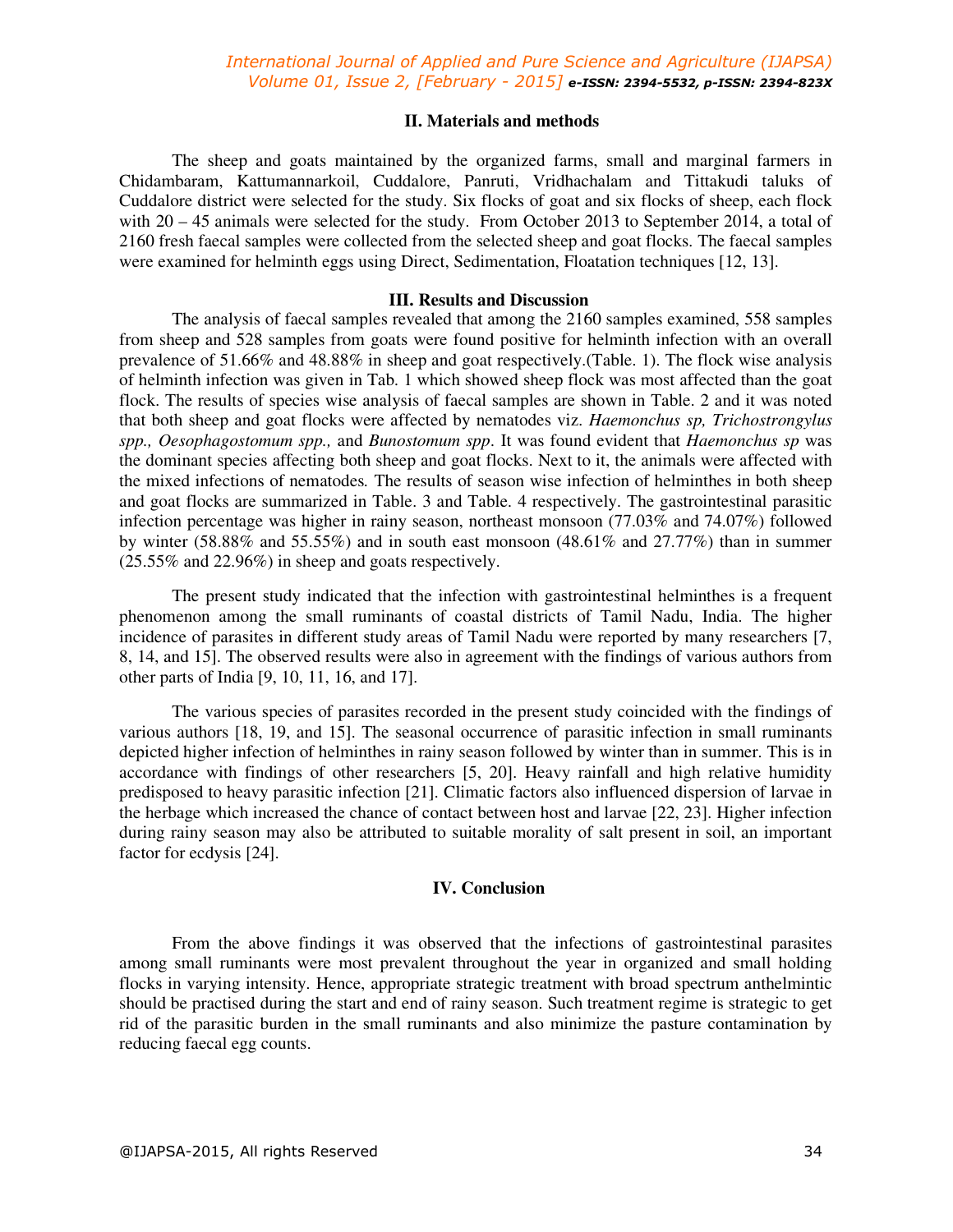#### **Acknowledgement**

The authors are thankful to the Authorities of the University for the Facilities provided, the sheep and goat farmers for collection of samples and the staff of Division of Animal Husbandry for their cooperation in examination of samples.

### **BIBLIOGRAPHY**

- [1]. Bandyopadhyay B, 1999. Prevalence of gastrointestinal parasite in cattles*, Journal of Vet. Parasitol*.,13 (2): 79- 80.
- [2]. Nwosu, C. O., Madu, P. P. and Richards, W. S. 2007. Prevalence and seasonal changes in the population of gastrointestinal nematodes of small ruminants in the semi-arid zone of North-Eastern Nigeria. *Veterinary Parasitology*.144:118–124.
- [3]. Garedaghi, Y., Rezaii-Saber, A.P., Naghizadeh, A and Nazeri, M. 2011. Survey on prevalence of sheepand goats lungworms in Tabriz abattoir, *Iran. Adv. Environ. Bio*. 5:773-775.
- [4]. Mohanta, U.K., Anisuzzaman, T., Das, P.M, Majumder, S. and Mondal, M.M.H. 2007.Prevalence, population dynamics andpathologicalaffects of intestinal helminthsinBlack Bengal goats. *Bangladesh J. Vet. Med*. 5:63–69.
- [5]. Katoch, R., Chauhan, P.P. S. and Johri, D.K. 2000. Seasonal incidence of gastrointestinal nematodes in goats of Mathura region. *Indian Vet*. J.**77**:259-260.
- [6]. Rahman, N. and Ali, A. 2001. Monthwise prevalence of gastrointestinal trematodes, cestodes and nematodes infecting Damani sheep and goats in District D.I.Khan. Pakistan. Vet. J.**21**:111-113.
- [7]. Jeyathilakan, N., Radha, G., Gomathinayagam, S and Lalitha John. 2003. Emergence of anthelmintic resistance in nematodes of sheep in Tamil Nadu. *J. Vet. Parasitol*.**17**:159-160.
- [8]. Easwaran, C., T. J. Harikrishnan and M. Raman. 2009. Multiple anthelmintic resistance in gastrointestinal nematodes of sheep in Southern India. *VETERINARSKIARHIV,* **79**(6): 611-620.
- [9]. Singh, H., Rai, H. S., Singh N. K. and Kaur,A. 2005. Prevalence of helminthic infection in sheep in Ludhiana. *J. Vet. Parasitol*.**19**:97-101.
- [10]. Mamatha, G.S and Placid E. D' Souza. 2007. Gastrointestinal parasitism in sheep and goats from different districts of Karnataka. Intas Polivet. **8**:112-114.
- [11]. Kuchai, J.A.,Chshti,M.Z., Zaki, M.M., Ahmad,J., Rasool, M., Dar, S.A. And Tak, H. (2011) Epidemiology of helminth parasites in small ruminants of ladakh, india. *Online J.Ani. Feed Res*. **5:**239-242.
- [12]. Foriet, W. 1999. In: *Reference Manual of Veterinary Parasitology.* 5<sup>th</sup>(ed). Wiley Blackwell, New York, USA. 22-26.
- [13]. Kassai, T., 1999. *Veterinary Helminthology*. Butterworth-Heinemann, Reed Educational and Professional Publishing Ltd., Oxford, USA. 260.
- [14]. Meenakshisundaram, A., T. Anna and J. Harikrishnan. 2014. Prevalence of drug resistant gastrointestinal nematodes in an organized sheep farm, *Veterinary World,***7**(12): 1113-1116.
- [15]. Palanivel, K. M., Rishikesavan, R., Sureshkumar, K and Gopi, H. (2012) Epidemiology of parasitic infection in madras red sheep in Tamil Nadu. *Intl J.Food Agri. Vet. Sci.* 2 (3):140-145.
- [16]. Padmaja, K., Haritha, C and Anitha, K. 2007. Prevalence of gastrointestinal parasitism in goats. Intas Polivet. **8:**32-34.
- [17]. Bandyopadhyay, S., Devi, P., Bera, A., Bandyopadhyay, S and Bhattacharya, D. 2010. Prevalence of Gastrointestinal Parasite in Goats in Shillong, Meghalaya, India, WebmedCentral *PARASITOLOGY*  1(9):WMC00777.
- [18]. Kanyari, P.W.N., Kagira, J.M and Mhoma, R.J. 2009. Prevalence and intensity of endoparasites in small ruminants kept by farmers in Kisumu Municipality, Kenya. Livestock Research for Rural Development. 21:1- 10.
- [19]. Gadahi, J.A., Arshad, M.J., Ali, Q., Javaid, S.B and Shah, S.I. 2009.Prevalence of gastrointestinal parasites of sheep and goats in and around Rawalpindi, Islamabad. *Veterinary World.* 2:51-53.
- [20]. Yadav, A.J.K., Khajuria, J.K and Raina, A. K. 2006. Seasonal prevalence of gastrointestinal parasites of sheep and goats of Jammu. *J. Vet. Parasitol*. 20(1):65-68.
- [21]. Hawkins, P.A., 1945. Studies of sheep parasites VI. Observations on weather in relation to untreated nematode infections. *J. Parasitol*. 31:17.
- [22]. Ogbourne, C.P. 1972. Observation on the free-living stages of strongylid nematodes of horses. *Parasitology*. 64:461-477.
- [23]. Croll, N.Al. 1975. Behavioural analysis of nematode movement. *Adv. Parasitol*., 13:113.
- [24]. Soulsby, E.J.L. 1966. Biology of Parasites. Academic Press, New York and London. 185-196.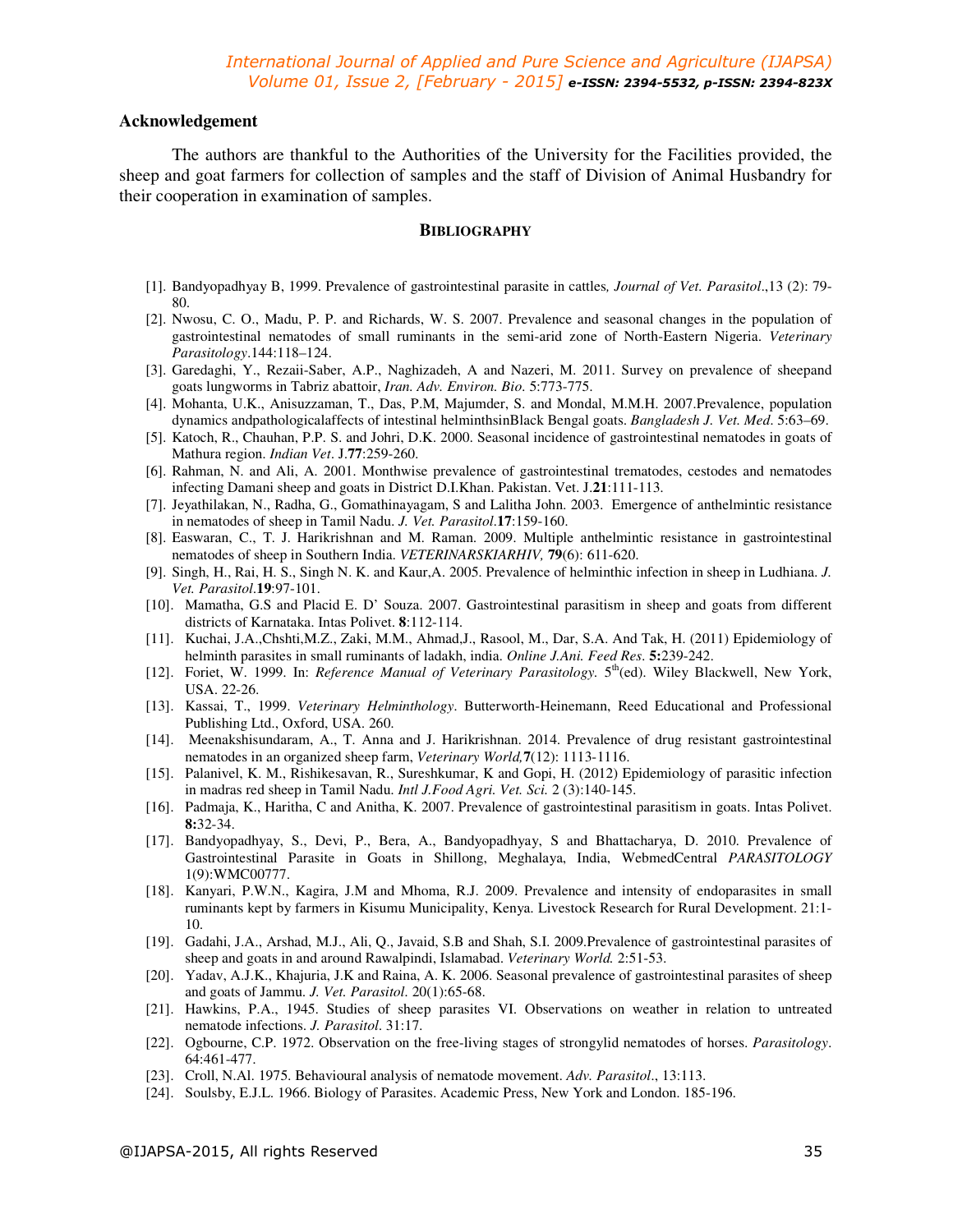# *International Journal of Applied and Pure Science and Agriculture (IJAPSA)*

#### *Volume 01, Issue 2, [February - 2015] e-ISSN: 2394-5532, p-ISSN: 2394-823X*

| Flock                 |                            | <b>Sheep</b>      |                  | Goat                       |                   |                  |  |  |
|-----------------------|----------------------------|-------------------|------------------|----------------------------|-------------------|------------------|--|--|
|                       | No.of samples<br>collected | No.found positive | Infection $(\%)$ | No.of samples<br>collected | No.found positive | Infection $(\%)$ |  |  |
| Chidambaram taluk     | 180                        | 75                | 41.66            | 180                        | 69                | 38.33            |  |  |
| Kattumannarkoil taluk | 180                        | 96                | 53.33            | 180                        | 89                | 49.44            |  |  |
| Cuddalore taluk       | 180                        | 102               | 56.66            | 180                        | 100               | 55.55            |  |  |
| Panruti taluk         | 180                        | 87                | 48.33            | 180                        | 85                | 47.00            |  |  |
| Vridhachalam taluk    | 180                        | 99                | 55.00            | 180                        | 93                | 51.66            |  |  |
| Tittakudi taluk       | 180                        | 87                | 48.33            | 180                        | 92                | 51.11            |  |  |
| Overall               | 1080                       | 558               | 51.66            | 1080                       | 528               | 48.88            |  |  |

#### *Table 1. The flock wise analysis of gastrointestinal parasitic infection*

#### *Table 2. Species wise prevalence of nematodes in sheep and goat*

| Animal      | Total no.      | Haemonchus spp., |            | Trichostrongylus spp., |                    | Oesophagostomum spp., |                    | <b>Bunostomum spp.,</b> |            | <b>Mixed infection</b> |            |
|-------------|----------------|------------------|------------|------------------------|--------------------|-----------------------|--------------------|-------------------------|------------|------------------------|------------|
|             | <b>Samples</b> | No found         | Prevalence | No                     | Prevalence $(\% )$ | No found              | Prevalence $(\% )$ | No found                | Prevalence | No                     | Prevalence |
|             | examined       | positive         | $(\%)$     | found                  |                    | positive              |                    | positive                | $(\%)$     | found                  | $(\%)$     |
|             |                |                  |            | positive               |                    |                       |                    |                         |            | positive               |            |
| Sheep       | 1080           | 320              | 29.62      | 69                     | 6.38               | 42                    | 3.88               | 53                      | 4.90       | 74                     | 6.85       |
| Goat        | 1080           | 280              | 25.92      |                        | 6.75               | 56                    | 5.18               | 49                      | 4.53       | 70                     | 6.48       |
| <b>Both</b> | 2160           | 600              | 27.77      | 142                    | 6.57               | 98                    | 4.53               | 102                     | 4.72       | 144                    | 6.66       |